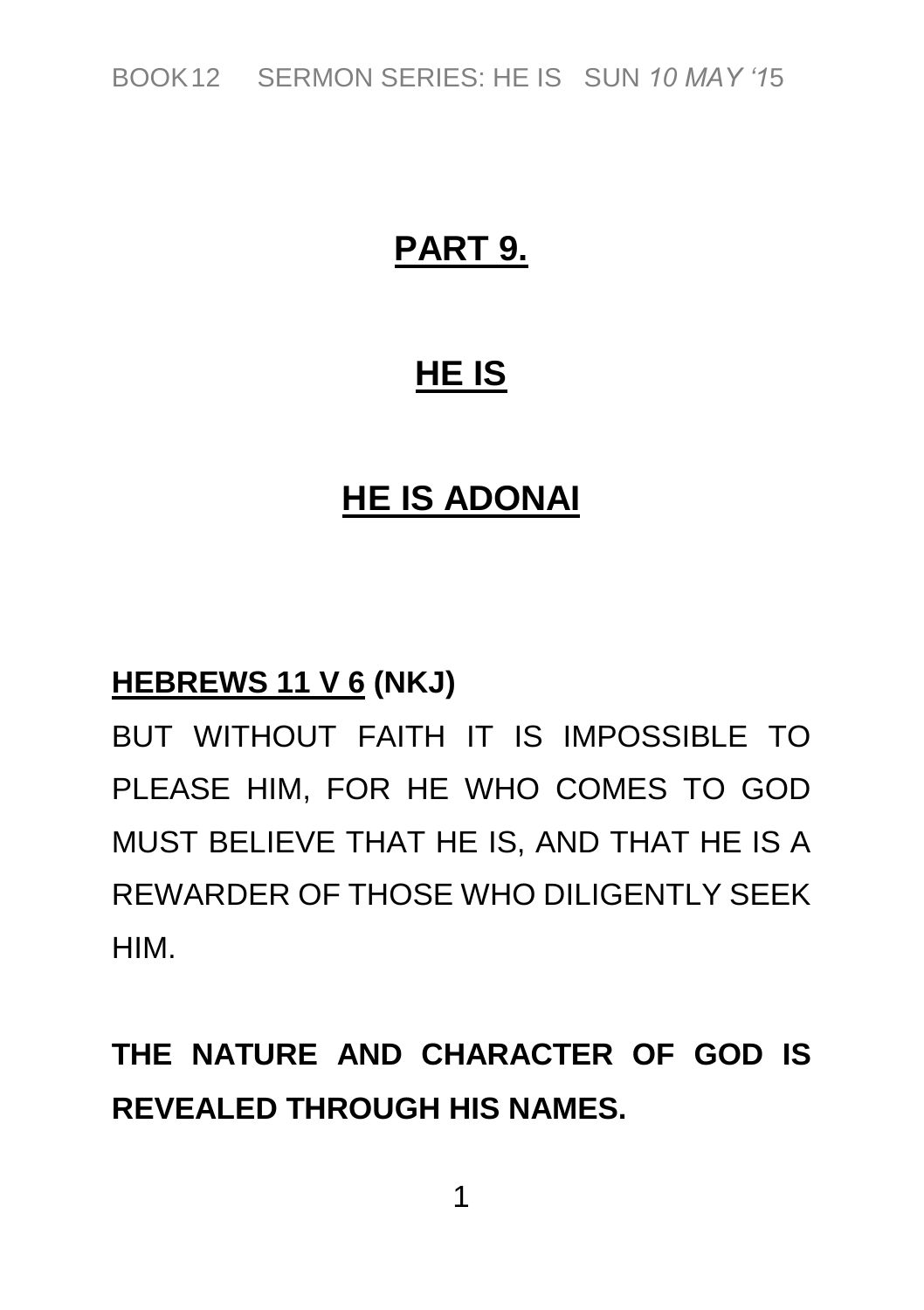### **1. HE IS ADONAI – LORD AND MASTER**

*THIS NAME REFLECTS OUR RESPONSIBILITIES AS HIS SERVANTS.* 

*HE WANTS ALL OF US TO HAVE A DEEP COMMITMENT TO HIM.*

*HIS GOAL IS NOT JUST TO MAKE US HAPPY - BUT HIS GOAL IS TO MAKE US* **HIS***.*

*ADONAI – IS USED MORE THAN 300 TIMES IN THE OLD TESTAMENT ALONE. IT MEANS*  **MASTER, OWNER, LORD.**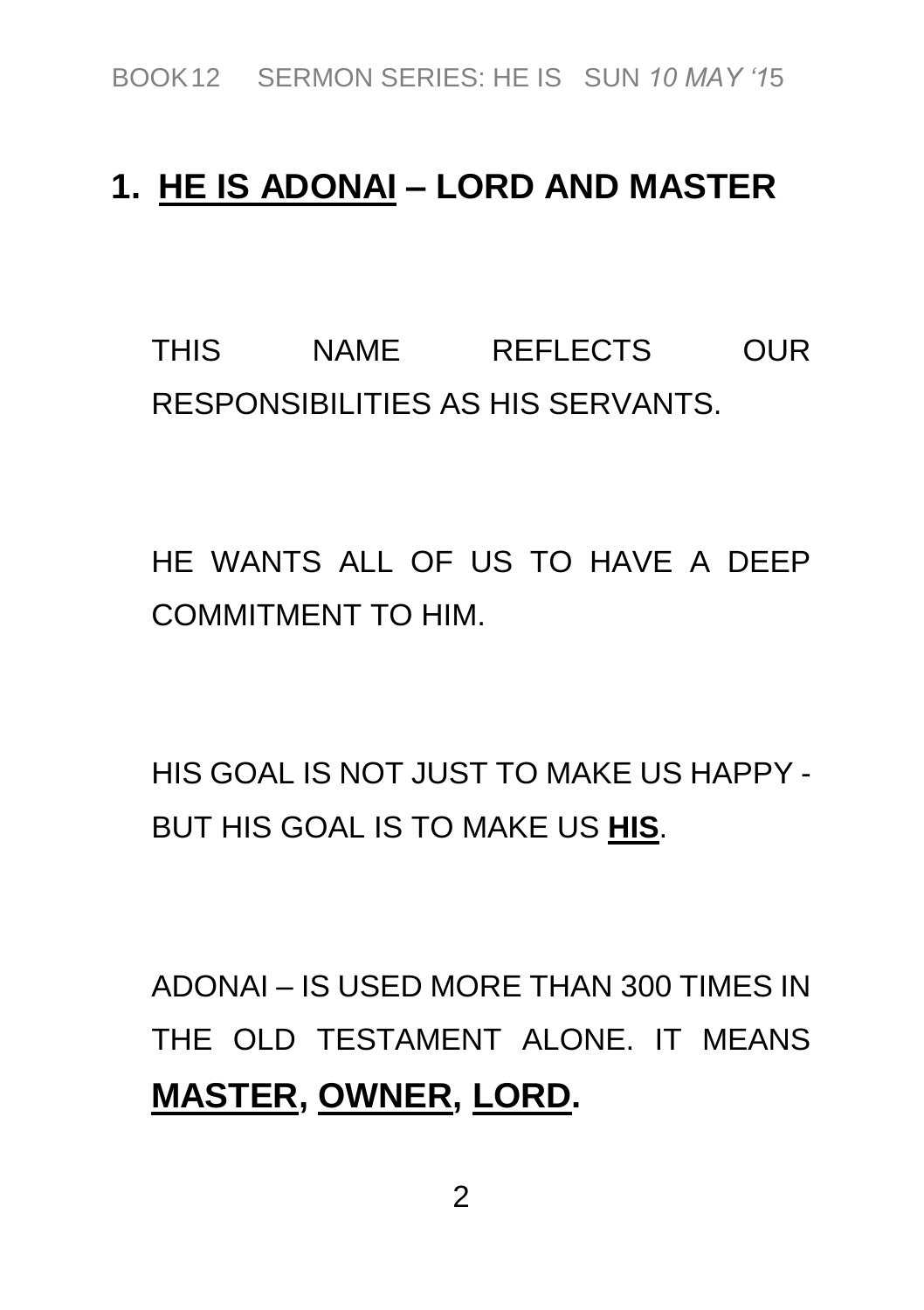## *INDICATES THE PERSONAL RESPONSIBILITY OF BEING OWNED BY GOD.*

#### **JESUS EXAMPLE**

#### **LUKE 22 V 42 – 44 (NKJ)**

**<sup>42</sup>** *SAYING, "FATHER, IF IT IS YOUR WILL, TAKE THIS CUP AWAY FROM ME; NEVERTHELESS NOT MY WILL, BUT YOURS, BE DONE."* **<sup>43</sup>** *THEN AN ANGEL APPEARED TO HIM FROM HEAVEN, STRENGTHENING HIM.* **<sup>44</sup>***AND BEING IN AGONY, HE PRAYED MORE EARNESTLY. THEN HIS SWEAT BECAME LIKE GREAT DROPS OF BLOOD FALLING DOWN TO THE GROUND.*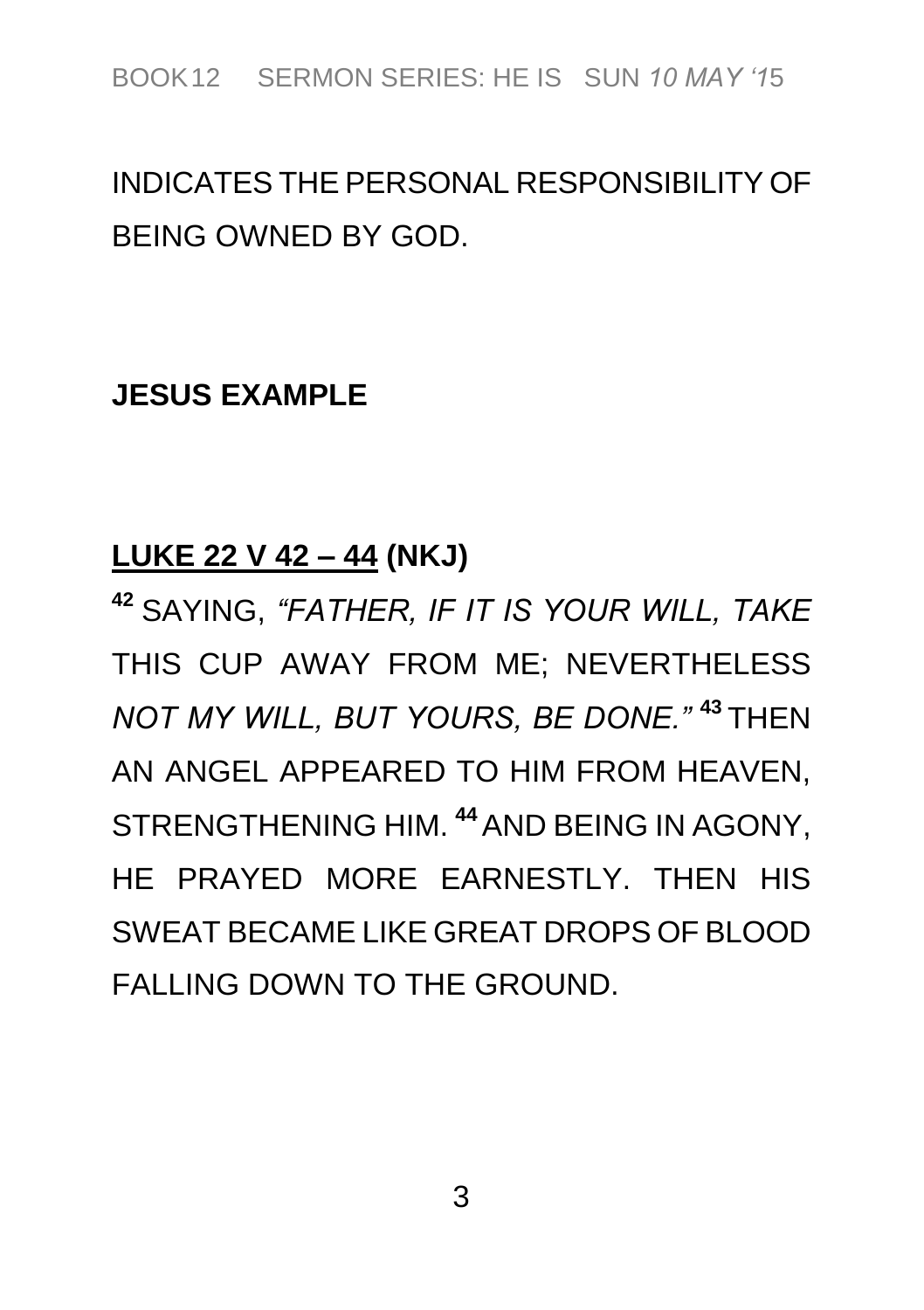### **PHILLIPIANS 2 V 5 – 7 (NKJ)**

*LET THIS MIND BE IN YOU WHICH WAS ALSO IN CHRIST JESUS,* **<sup>6</sup>** *WHO, BEING IN THE FORM OF GOD, DID NOT CONSIDER IT ROBBERY TO BE EQUAL WITH GOD,* **<sup>7</sup>** *BUT MADE HIMSELF OF NO REPUTATION, TAKING THE FORM OF A BONDSERVANT, AND COMING IN THE LIKENESS OF MEN.*

*MANY PEOPLE ONLY SEE HIM AS SAVIOUR BUT NOT AS MASTER OF OUR LIVES.*

#### **MATTHEW 6 V 33 (NKJ)**

*BUT SEEK FIRST THE KINGDOM OF GOD AND HIS RIGHTEOUSNESS, AND ALL THESE THINGS SHALL BE ADDED TO YOU.*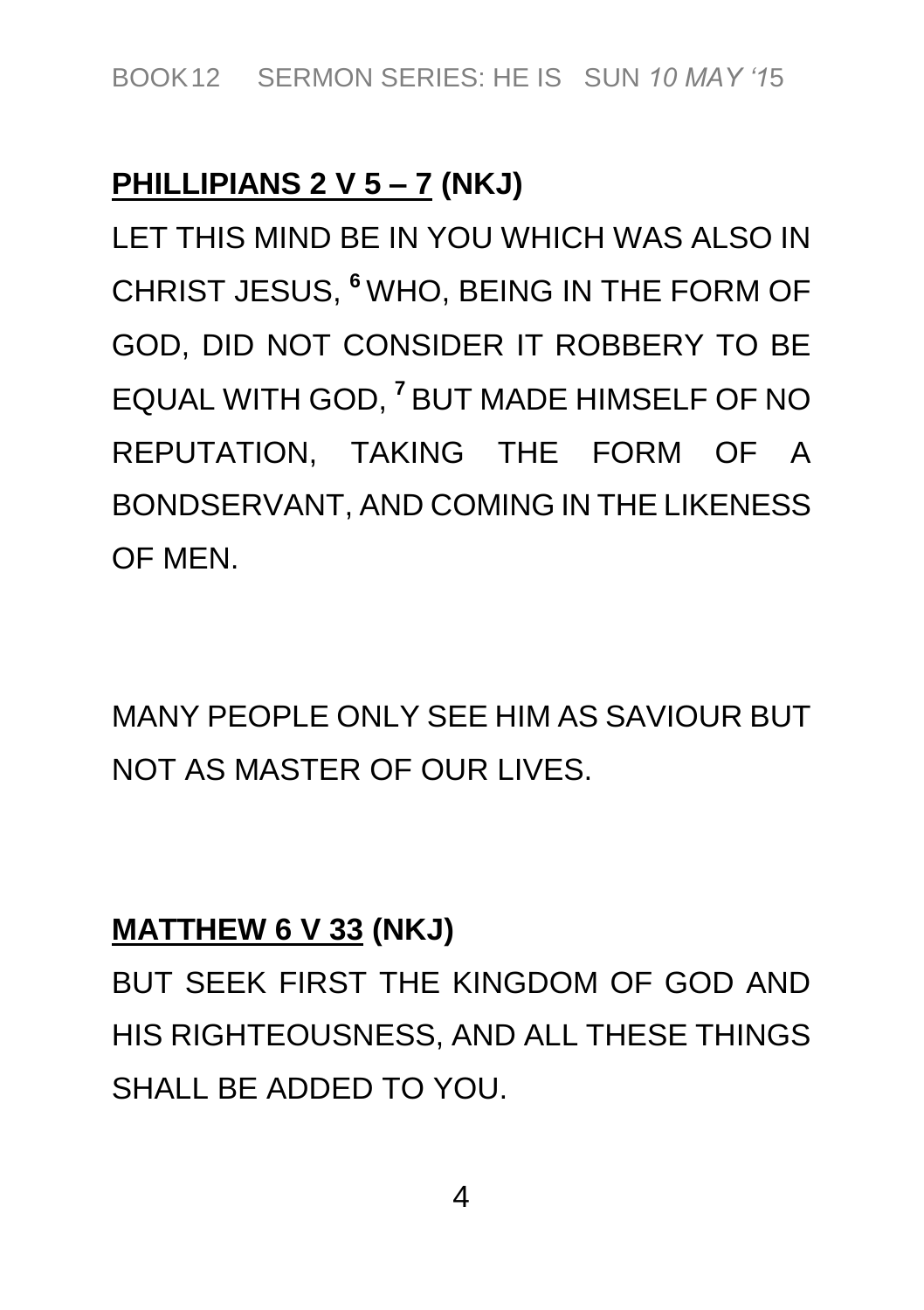# *ADONAI IS THE MASTER WHOSE SERVANTS HAVE* **CHOSEN** *TO SERVE HIM BECAUSE THEY LOVE HIM.*

#### **1 CORINTHIANS 7 V 21 – 24 (NKJ)**

**<sup>21</sup>** *WERE YOU CALLED WHILE A SLAVE? DO NOT BE CONCERNED ABOUT IT; BUT IF YOU CAN BE MADE FREE, RATHER USE IT.* **<sup>22</sup>** *FOR HE WHO IS CALLED IN THE LORD WHILE A SLAVE IS THE LORD'S FREEDMAN. LIKEWISE HE WHO IS CALLED WHILE FREE IS CHRIST'S SLAVE.* **<sup>23</sup>***YOU WERE BOUGHT AT A PRICE; DO NOT BECOME SLAVES OF MEN.* **<sup>24</sup>** *BRETHREN, LET EACH ONE REMAIN WITH GOD IN THAT STATE IN WHICH HE WAS CALLED.*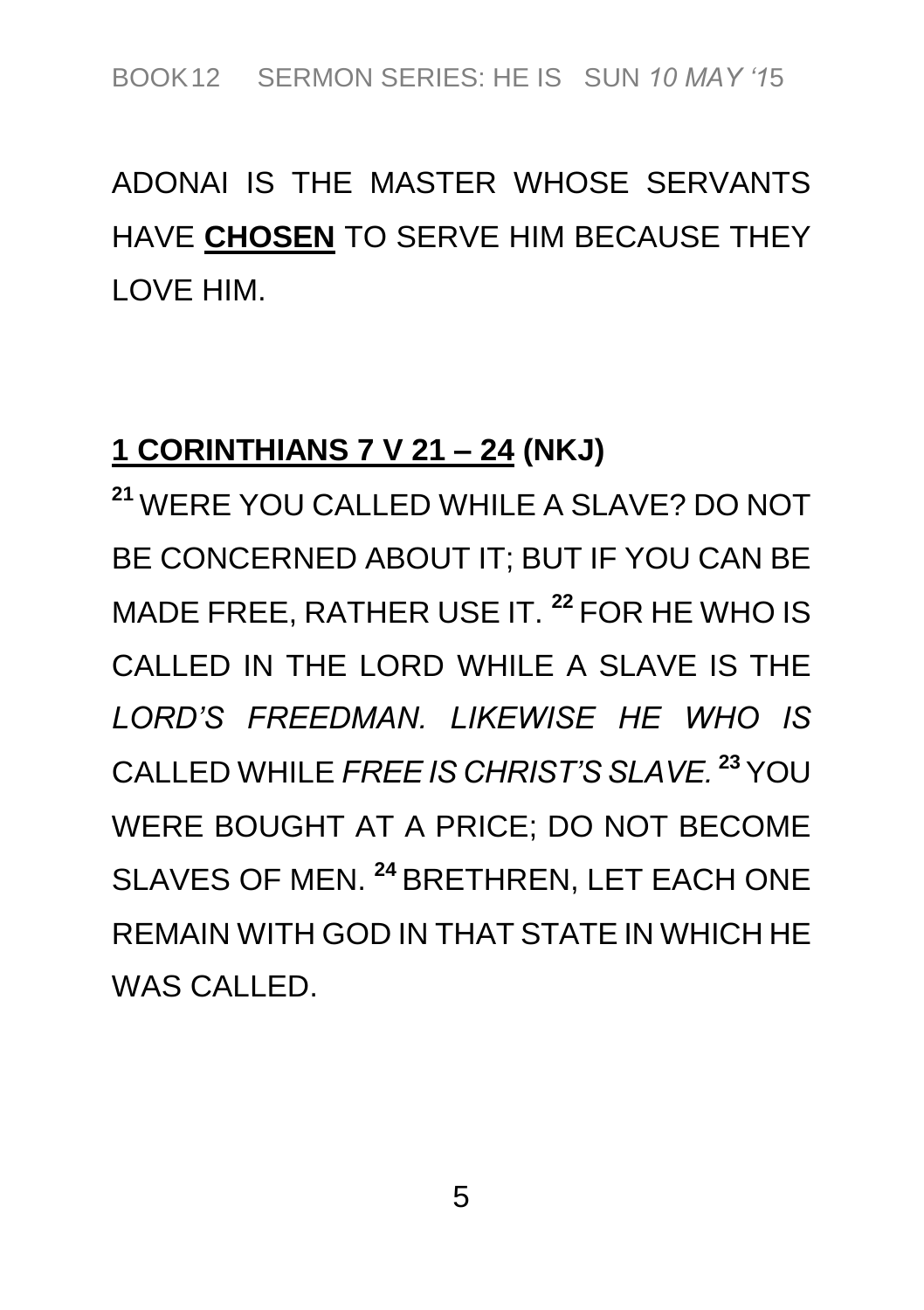#### **1 CORINTHIANS 6 V 20 (NKJ)**

*FOR YOU WERE BOUGHT AT A PRICE; THEREFORE GLORIFY GOD IN YOUR BODY AND IN YOUR SPIRIT, WHICH ARE GOD'S.*

# **2. HE IS - JEHOVAH MAKKEH – THE LORD WHO MOULDS ME**

*GOD IS MORE INTERESTED "IN WHAT YOU ARE BECOMING THAN WHAT YOU ACCOMPLISH".*

#### **2 TIMOTHY 2 V 20 – 21 (NKJ)**

*6* **<sup>20</sup>** *BUT IN A GREAT HOUSE THERE ARE NOT ONLY VESSELS OF GOLD AND SILVER, BUT ALSO OF WOOD AND CLAY, SOME FOR*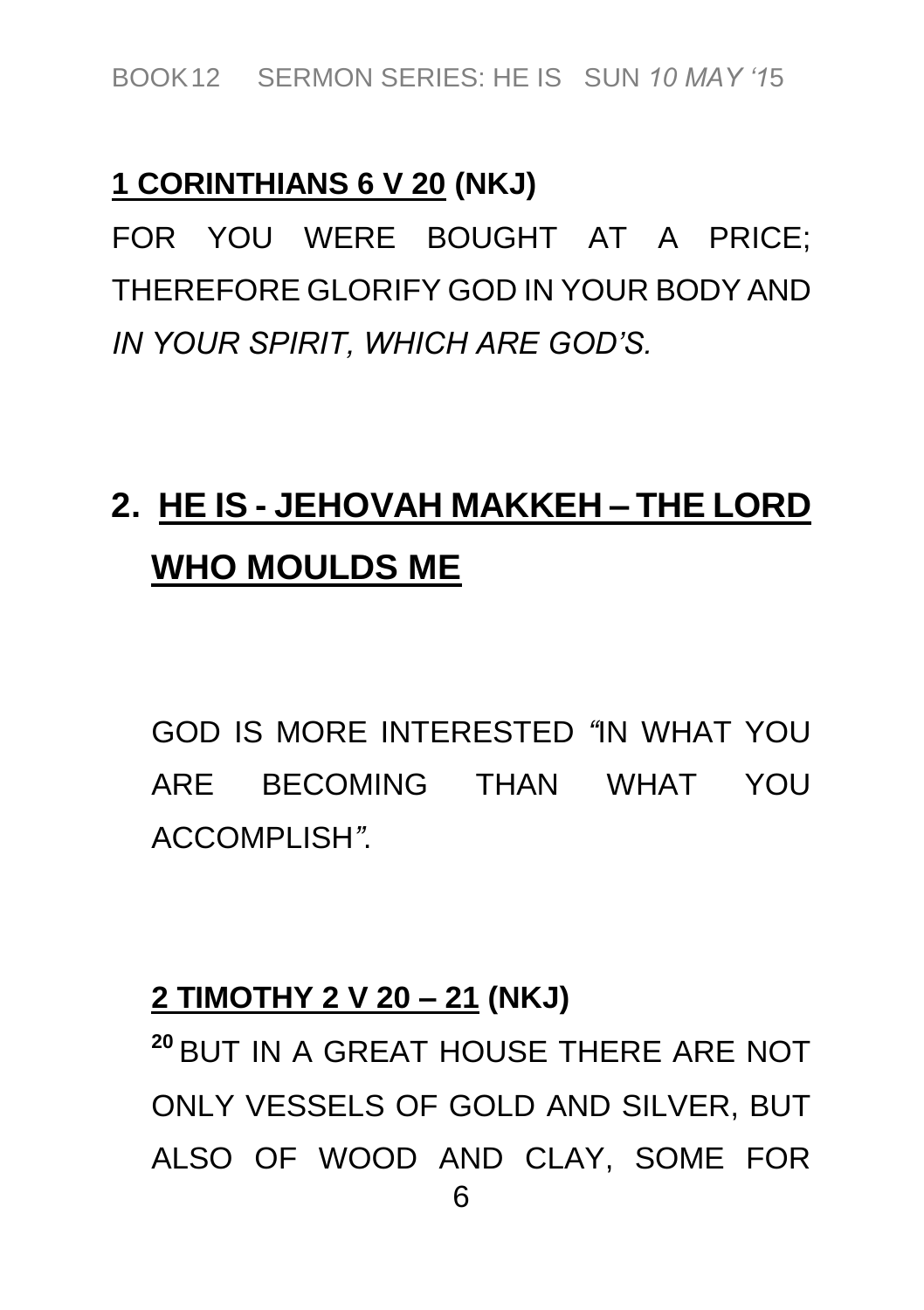*HONOR AND SOME FOR DISHONOR.* **<sup>21</sup>** *THEREFORE IF ANYONE CLEANSES HIMSELF FROM THE LATTER, HE WILL BE A VESSEL FOR HONOR, SANCTIFIED AND USEFUL FOR THE MASTER, PREPARED FOR EVERY GOOD WORK.*

### **GALATIANS 4 V 19 (NKJ)**

*MY LITTLE CHILDREN, FOR WHOM I LABOR IN BIRTH AGAIN UNTIL CHRIST IS FORMED IN YOU,*

#### **EPHESIANS 4 V 1 – 6 (THE MESSAGE)**

**1-3** *IN LIGHT OF ALL THIS, HERE'S WHAT I WANT YOU TO DO. WHILE I'M LOCKED UP HERE, A PRISONER FOR THE MASTER, I WANT YOU TO GET OUT THERE AND WALK—*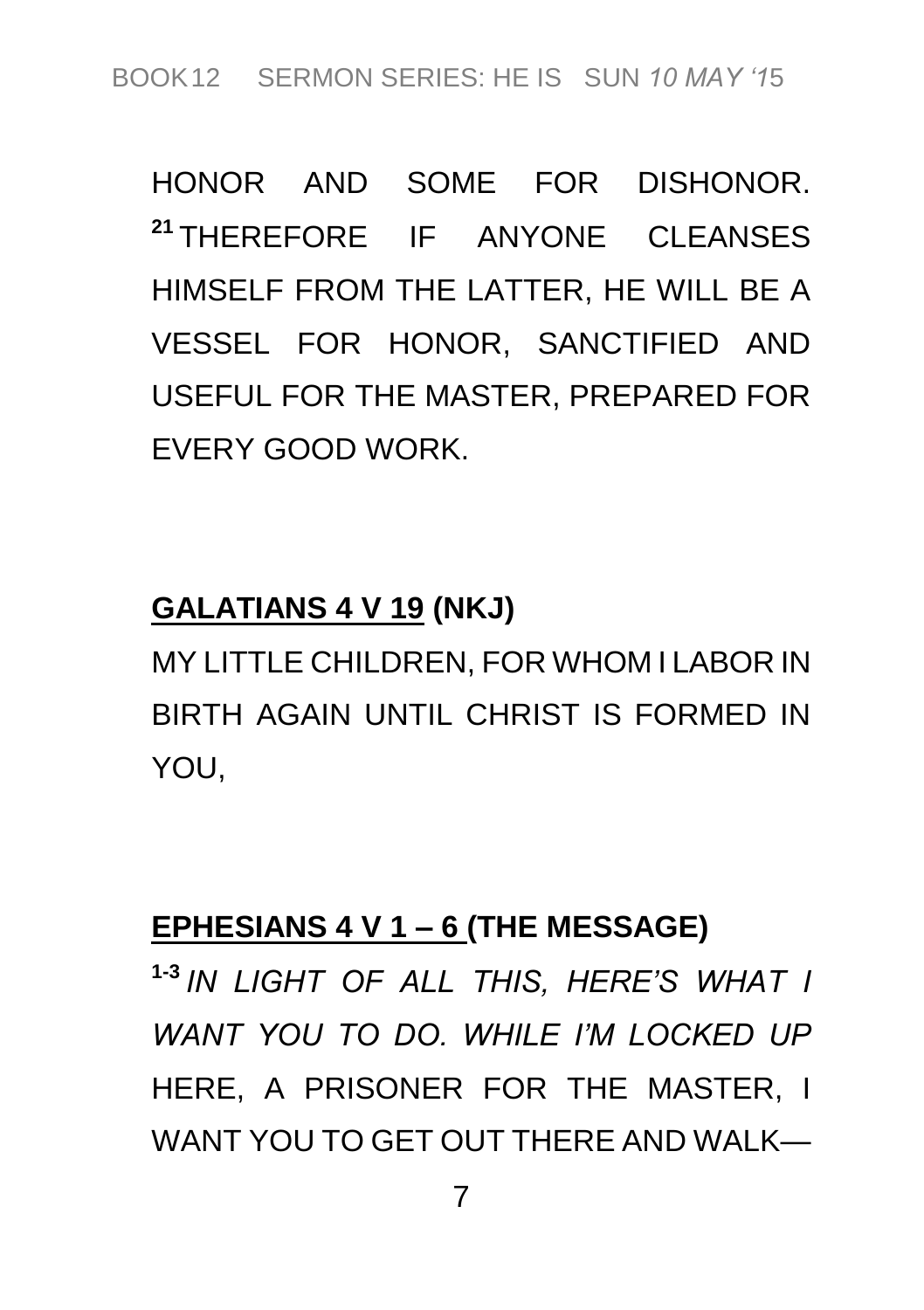*BETTER YET, RUN!—ON THE ROAD GOD CALLED YOU TO TRAVEL. I DON'T WANT ANY OF YOU SITTING AROUND ON YOUR HANDS. I DON'T WANT ANYONE STROLLING OFF, DOWN SOME PATH THAT GOES NOWHERE. AND MARK THAT YOU DO THIS WITH HUMILITY AND DISCIPLINE—NOT IN FITS AND STARTS, BUT STEADILY, POURING YOURSELVES OUT FOR EACH OTHER IN ACTS OF LOVE, ALERT AT NOTICING DIFFERENCES AND QUICK AT MENDING FENCES.* **4-6** *YOU WERE ALL CALLED TO TRAVEL ON THE SAME ROAD AND IN THE SAME DIRECTION, SO STAY TOGETHER, BOTH OUTWARDLY AND INWARDLY. YOU HAVE ONE MASTER, ONE FAITH, ONE BAPTISM, ONE GOD AND FATHER OF ALL, WHO RULES OVER ALL, WORKS THROUGH ALL, AND IS PRESENT IN ALL. EVERYTHING*